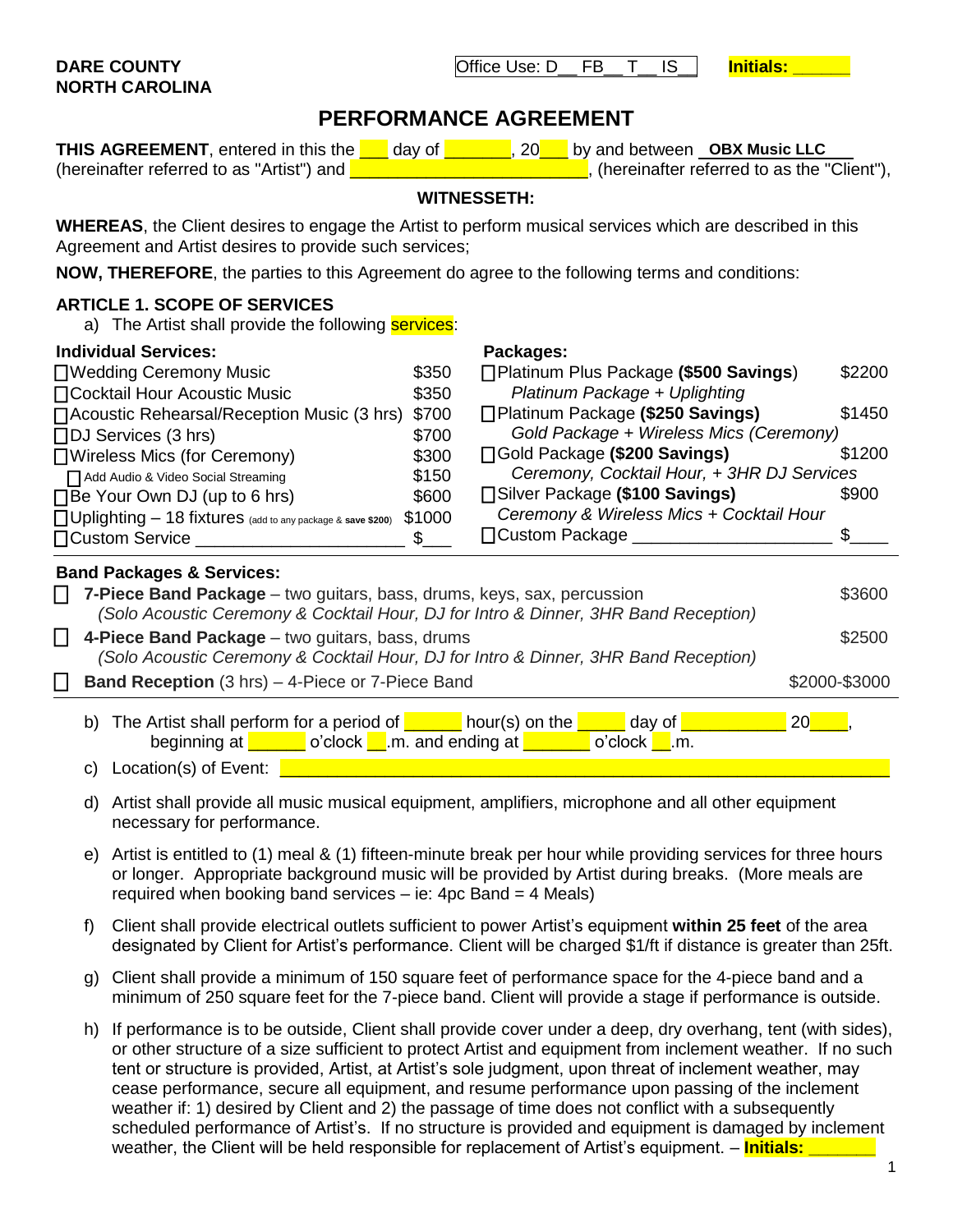## **ARTICLE 2. COMPENSATION SCHEDULE Initials: \_\_\_\_\_\_**

a) Client shall pay the Artist a fixed fee of  $\frac{1}{2}$  (Article 1a + Article 2c + Article 2d) which shall constitute full compensation for performance furnished by the Artist under this Agreement. This fixed fee (along with fees for additional services and upgrades agreed upon henceforth) must be paid 60 days prior to event. Once the final balance is paid, it is non-refundable. If performance is cancelled within 60 days of event, the full balance is still due.

#### *Acceptable forms of payment: cash (\$100 discount), check, or Venmo (@jeremyrussellmusic) Acceptable forms of payment: cash, check, or Venmo (@jeremyrussellmusic)*

- b) A 50% non-refundable deposit of  $\frac{2}{5}$  (50% x Article 2a) made payable to "OBX Music LLC" due as a one-time retainer fee to reserve the performance date.
- c) Upon request and at acceptance of Artist, Artist may perform for additional time and Client agrees to compensate Artist for such additional time at the rate of  $$200$  per hour ( $$500$  per hour for band).
- d) An additional travel fee will be applied depending on location(s) of performance (circle one): **Carova (4x4), Ocracoke** - \$300; **Corolla/Duck, Hatteras, Currituck** - \$100; **Southern Shores to Nags Head** – No fee

 *Band Travel (circle one – if applicable): Carova (4x4), Ocracoke - \$1000; Corolla/Duck, Hatteras, Currituck - \$200; Southern Shores to Nags Head – No fee*

### **ARTICLE 3. CONTACT INFORMATION**

Jeremy Russell PO Box 241 Nags Head, NC 27959 [jeremyrussellmusic@gmail.com](mailto:jeremyrussellmusic@gmail.com) (252) 305-6440



| Name                 | &<br>Fiancé            |  |
|----------------------|------------------------|--|
| Address              | City, State & ZIP Code |  |
| <b>Email Address</b> | Phone                  |  |

### **ARTICLE 4. PERSONAL SERVICE GUARANTEE**

Artist will serve as your exclusive event entertainer. In the unlikely event of circumstances beyond our control (hospitalization, accident, etc), Artist will make every effort to find a replacement for your event.

#### **ARTICLE 5. MISDIRECTION**

Artist is not responsible for late start time in cases of misdirection. Client is responsible for allowing Artist access to site for set-up as well as directions and notification of time/location changes.

### **ARTICLE 6. LEGAL FEES**

Contract Executor/Signee is responsible for all legal fees in the event of court action.

### **ARTICLE 7. ATTENDANCE**

Artist attendance is guaranteed in compliance with the terms of this contract. In the highly unlikely event of a 'no-show' to a regularly booked, scheduled, and fully paid-for event, Artist will refund the balance, in full, to the Contract Executor/Signee.

### **ARTICLE 8. ARTIST AS INDEPENDENT CONTRACTOR**

The Artist shall perform all work under this Agreement as an independent contractor and not as an agent or an employee of the Client.

### **ARTICLE 9. ACTS OF GOD**

Artist is not responsible for "Acts of God" or other events outside of our control that result in the early cessation of event (i.e., intervention by law enforcement, power interruption, weather, or guest actions).